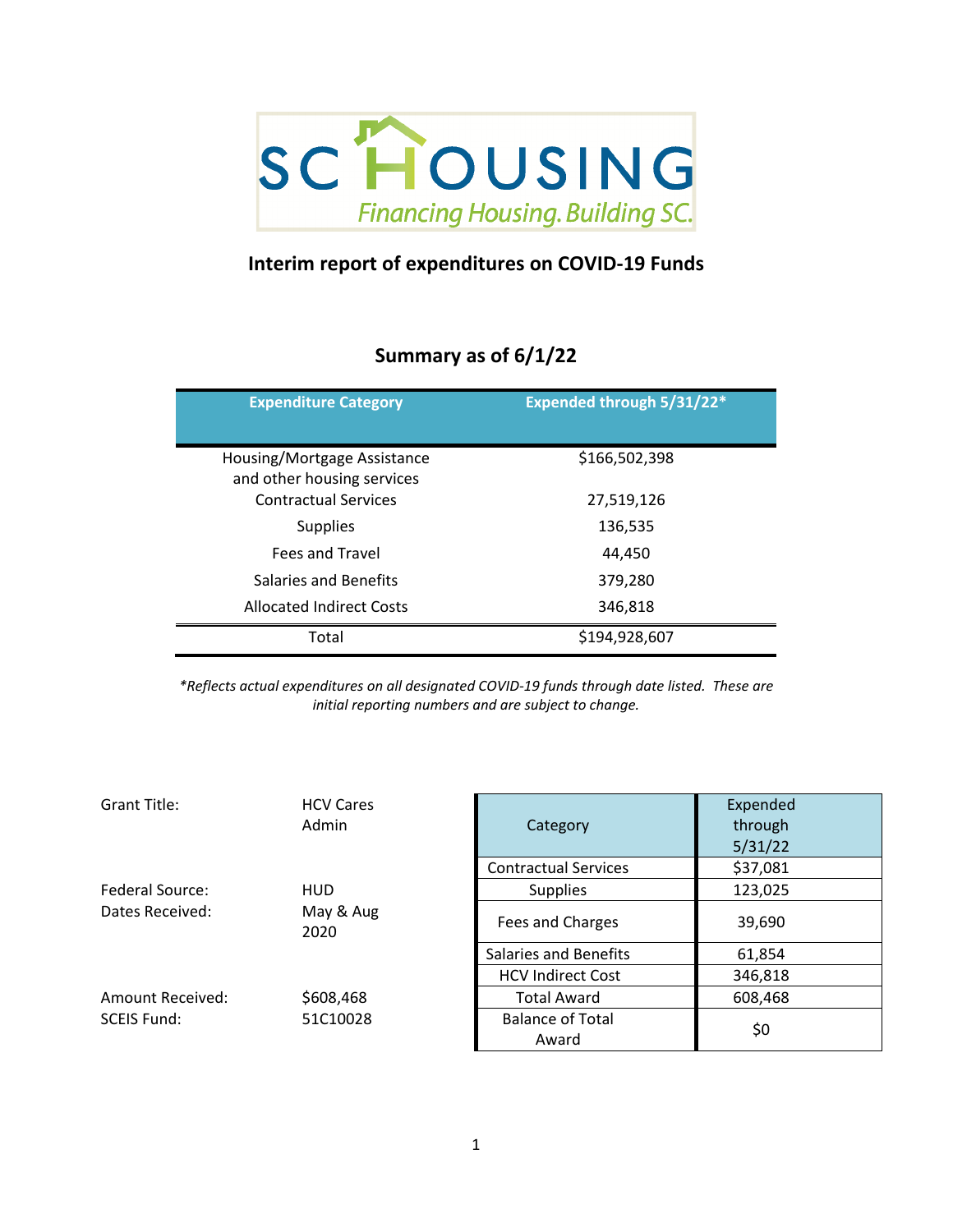Purpose: Pursuant to the Coronavirus Aid, Relief, and Economic Security Act (CARES Act), HUD awarded administrative fees to prevent, prepare for, and respond to coronavirus. This is to allow public housing agencies to maintain normal operations and take other necessary actions during the period the HCV programs is impacted by the virus.

| Grant Title:       | Mainstream 5           | Category                         | Expended<br>through<br>5/31/22 |
|--------------------|------------------------|----------------------------------|--------------------------------|
| Federal Source:    | <b>HUD</b>             | <b>Housing Assistance</b>        | \$104,804                      |
| Dates Received:    | Mar 2021 -<br>May 2022 | <b>Contractual Services</b>      | 18                             |
|                    |                        | <b>Supplies</b>                  | 10                             |
|                    |                        | <b>Salaries and Benefits</b>     | 1,904                          |
|                    |                        | Travel                           | 19                             |
|                    |                        | <b>Total Award</b>               | 507,600                        |
| Amount Received:   | \$152,820              |                                  |                                |
| <b>SCEIS Fund:</b> | 51C10028               | <b>Balance of Total</b><br>Award | \$400,844                      |

Purpose: Pursuant to the CARES Act, HUD allocated unobligated Mainstream Program funding for incremental tenant‐based rental assistance for public housing authorities who were previously awarded funding allocations in the 2017 and 2019 Mainstream Voucher Program competitions. This additional funding will enable PHA's to respond to coronavirus.

| Grant Title:           | SC Stay Plus   |                              | Expended      |
|------------------------|----------------|------------------------------|---------------|
|                        |                | Category                     | through       |
|                        |                |                              | 5/31/22       |
| <b>Federal Source:</b> | U.S. Treasury  | Housing Assistance**         | \$94,909,822  |
|                        |                | <b>Contractual Services</b>  | 20,790,073    |
|                        |                | <b>Supplies</b>              | 13,318        |
| Date Received:         | Apr 2021       | <b>Salaries and Benefits</b> | 255,435.67    |
|                        |                | Travel                       | 70            |
| Amount                 | \$271,774,744* | Net Total Award*             | 218,524,744   |
| Received:              |                |                              |               |
|                        |                | <b>Balance of Total</b>      | \$102,556,025 |
| <b>SCEIS Fund:</b>     | 51C60000       | Award                        |               |

\*\$53,250,000 of Emergency Rental Assistance has been returned to the US Treasury and to be reallocated to Richland, Charleston, Anderson and Horry county.

\*\*Housing Assistance of \$31million has been reclassified to the SC Stay Plus 2 program below. Also, \$53 million has been received from the utility companies, as the six month period to apply the funds to utility balances has expired.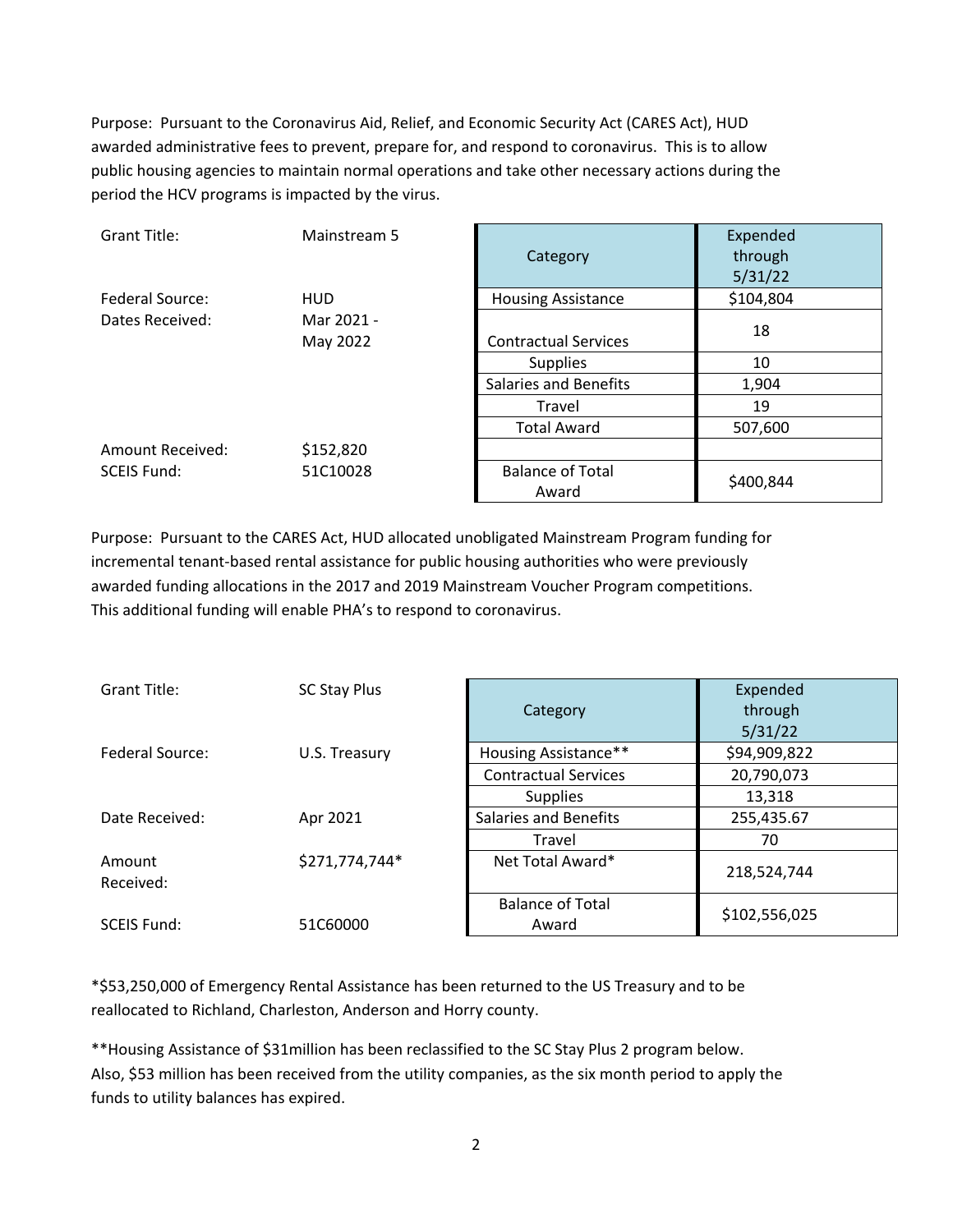Purpose: Pursuant to the Consolidated Appropriations Act of 2020, U.S. Treasury allocated Emergency Rental Assistance program 1 funding to assist households that are unable to pay rent or utilities, or experienced other financial hardship due, directly or indirectly, to the COVID‐19 outbreak. The U.S. Treasury allocated funds to the highest-need areas, where job loss and high market costs have made it especially difficult for low-income renters.

| Grant Title:                                        | SC Stay Plus 2 | Category                      | Expended<br>through<br>5/31/22 |
|-----------------------------------------------------|----------------|-------------------------------|--------------------------------|
| Federal Source:                                     | U.S. Treasury  | <b>Housing Assistance**</b>   | \$65,425,579                   |
| Date Received:<br>40% May<br>2021 30%<br>April 2022 |                | <b>Contractual Services</b>   | 3,461,185                      |
|                                                     |                | <b>Total Award</b>            | 231,969,208                    |
| Amount Received:                                    | \$162,378,445  |                               |                                |
| <b>SCEIS Fund:</b>                                  | 51C70011       | <b>Balance of Total Award</b> | \$163,082,444                  |

Purpose: Pursuant to the American Rescue Plan Act of 2021, U.S. Treasury allocated Emergency Rental Assistance 2 (ERA 2) funding, also to assist households that are unable to pay rent or utilities, who has qualified for unemployment benefits or experienced a reduction in household income, incurred significant costs, or experienced other financial hardship during or due, directly or indirectly, to the coronavirus pandemic.

| Grant Title:            | SC Mortgage<br>Rescue<br>Program | Category                         | Expended<br>through<br>5/31/22 |
|-------------------------|----------------------------------|----------------------------------|--------------------------------|
| Federal Source:         | U.S. Treasury                    | Mortgage Assistance              | \$5,743,455                    |
| Date Received:          | 10% May 2021                     |                                  |                                |
|                         | 90% Feb 2022                     | <b>Contractual Services</b>      | 3,213,302                      |
|                         |                                  | <b>Total Award</b>               | 144,650,807                    |
| <b>Amount Received:</b> | \$144,650,807                    |                                  |                                |
| <b>SCEIS Fund:</b>      | 51C70012                         | <b>Balance of Total</b><br>Award | \$135,694,050                  |

| Category                                          | Expended<br>through<br>5/31/22 |
|---------------------------------------------------|--------------------------------|
| Mortgage Assistance                               | \$5,743,455                    |
| <b>Contractual Services</b><br><b>Total Award</b> | 3,213,302<br>144,650,807       |
| <b>Balance of Total</b><br>Award                  | \$135,694,050                  |